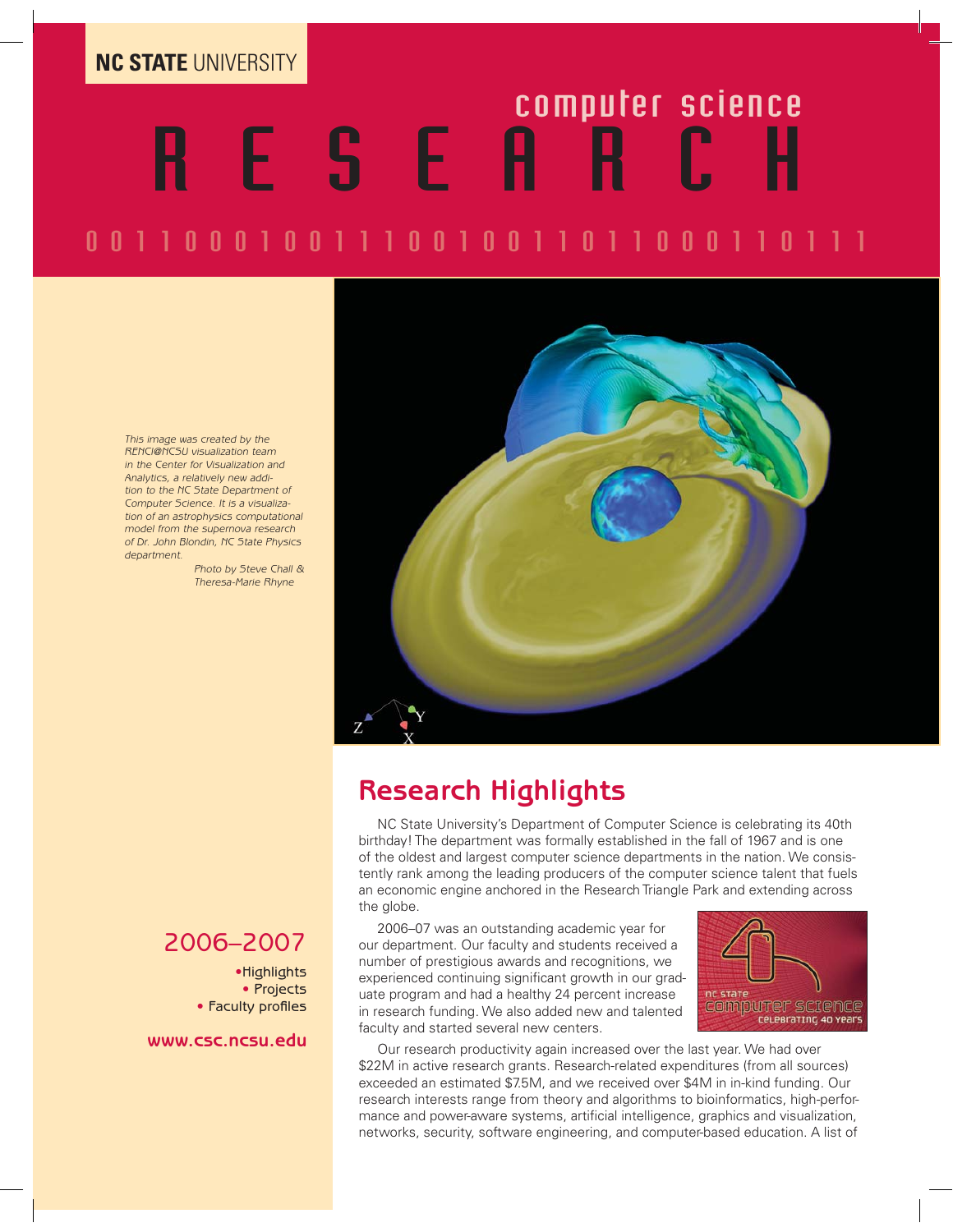#### **Research Faculty**

**Annie I. Antón, Associate Professor PhD, Georgia Institute of Technology, 1997** Software engineering, requirements engineering, information privacy and security, policy

**Kemafor Anyanwu, Assistant Professor PhD, University of Georgia, 2007** Semantic Web, databases, bioinformatics

**Dennis R. Bahler, Associate Professor PhD, University of Virginia, 1987**

AI, machine learning, data mining, bioinformatics, applications to toxicology and environmental science

**Donald Bitzer, Distinguished University Research Professor, PhD, University of Illinois, 1960** High-speed networks, satellite/land communications, computer-based education for teaching discrete math

**Franc Brglez, Research Professor PhD, University of Colorado, 1970** Scientific method and infrastructure for reliable performance evaluation of combinatorial algorithms

**Rada Y. Chirkova, Assistant Professor PhD, Stanford University, 2002** Database performance, query-processing efficiency by designing and materializing views

**Edward W. Davis, Professor PhD, University of Illinois, 1972** Computer architecture—emphasis on design and application of highly parallel computers

**Jon Doyle, SAS Professor of Computer Science PhD, Massachusetts Institute of Technology, 1980** Artificial Intelligence, mathematical and philosophical foundations, rational agents, decision making

**Rudra Dutta, Associate Professor**

**PhD, North Carolina State University, 2001** Network design: optical, wireless sensor, mesh; future Internet design

#### **Robert Fornaro, Professor**

**PhD, The Pennsylvania State University, 1969** Networks and applications of real-time embedded computer systems, wireless sensor systems

**Vincent Freeh, Associate Professor PhD, University of Arizona, 1996** Operating sys., compilers, programming languages, distributed & parallel computing, embedded systems

**Robert E. Funderlic, Professor Emeritus PhD, University of Tennessee, 1970** Scientific computing: design and implementation of

algorithms for parallel computers; numerical methods

**Edward Gehringer, Associate Professor PhD, Purdue University, 1979**

Hardware support for memory management, objectoriented software systems—performance studies

**Xiaohui Gu, Assistant Professor PhD, University of Illinois, 2004**

Distributed and operating systems, computer networks, autonomic computing, system mining

**Khaled Harfoush, Assistant Professor PhD, Boston University, 2002**

Computer networking, Internet measurements, peerto-peer systems, routing protocols

**Christopher G. Healey, Associate Professor PhD, University of British Columbia, Canada, 1996** Computer graphics, scientific visualization perception and cognitive vision, color, texture, databases

### **Highlights (cont.)**

select representative projects is provided on the next page. During the past year, our faculty published over 59 refereed journal papers, 154 refereed conference and workshop papers, 2 books, and 15 book chapters and other edited works. They also produced over 60 other publications, tutorials, editorials, and news articles and made media appearances and gave over 180 professional talks related to their research and educational activities. We have 16 faculty serving as editors or on editorial boards of leading professional publications (27 functions). They also serve as members and officers in most of the prestigious professional societies and organizations in their areas of specialty.

Our graduate program continues to grow. During 2006–07, we conferred a record 18 PhD degrees; we expect more this year. We received 1,030 applications for admission to the graduate program in 2007 and estimate that the PhD enrollment will approach 150 and the overall graduate program will grow to over 430 for Fall 2007.

Our facilities house more than 30 research groups, laboratories and centers. Additions during the year include the Center for Open Software Engineering (COSE, pronounced "cozy") under the direction of Dr. Laurie Williams, the Digital Games Research Center (DGRC) under the direction of Dr. Michael Young and NC State's award-winning Virtual Computing Laboratory (VCL) development group, which is directed by Aaron Peeler. We celebrated the official grand opening of the Center for Visualization & Analytics (CVA), directed by Theresa-Marie Rhyne and housed in the Renaissance Computing Institute (RENCI) at NC State.

In 2006–07, faculty and students received a number of outstanding awards and accolades. Dr. Donald Bitzer was inducted into the Consumer Electronics Hall of Fame. Drs. Munindar Singh, Frank Mueller, Harry Perros, George Rouskas, Laurie Williams and Michael Young received prestigious IBM Faculty Awards. Dr. Annie Antón was appointed to serve on the Department of Homeland Security's Data Privacy and Integrity Advisory Committee. In June, she testified at a Congressional Hearing on Social Security Number privacy held by the House Committee on Ways and Means Subcommittee on Social Security. Dr. Michael Young was named editor-in-chief of the Journal of Game Development. Graduate students Travis Breaux and Sarah Heckman received prestigious IBM PhD Fellowship awards, Nikhil Baradwaj and Lina Battestilli won the 2006 Pollock Best Thesis Awards, and Kristy Boyer and Laurie Jones received very prestigious NSF Graduate Research Fellowships. The Virtual Computing Laboratory was awarded the Computerworld Honors Program Laureate Medal for Technical Innovation.

We went through important personnel changes. Two of our faculty, Drs. Ed Davis and Alan Tharp (former department head), joined Dr. David McAllister in phased retirement. Dr. Robert Funderlic (emeritus, former department head), Ms. Joyce Hatch (director of Undergraduate Advising) and Ms. Carol Holloman (director of Finances) retired. Three faculty left for other venues, but remain affiliated with the department through their adjunct status: Dr. Jun Xu joined Google, Dr. Peter Wurman joined Kiva Systems, and Dr. Jaewoo Kang joined Korea University in Seoul.

We are very proud to announce that this fall two new faculty joined our department—Drs. Nagiza Samatova and Kemafor Anyanwu, and Dr. Xiaohui Gu will be joining us in January 2008. We now have 41 faculty involved in research, 16 lecturers and adjuncts, and about 25 research, information technology and administrative support staff.

I would like to take this opportunity to thank all our students, faculty and staff for making the last year a success, and our alumni for supporting us, and to wish them a wonderful new academic year.

> Mladen Vouk Professor and Department Head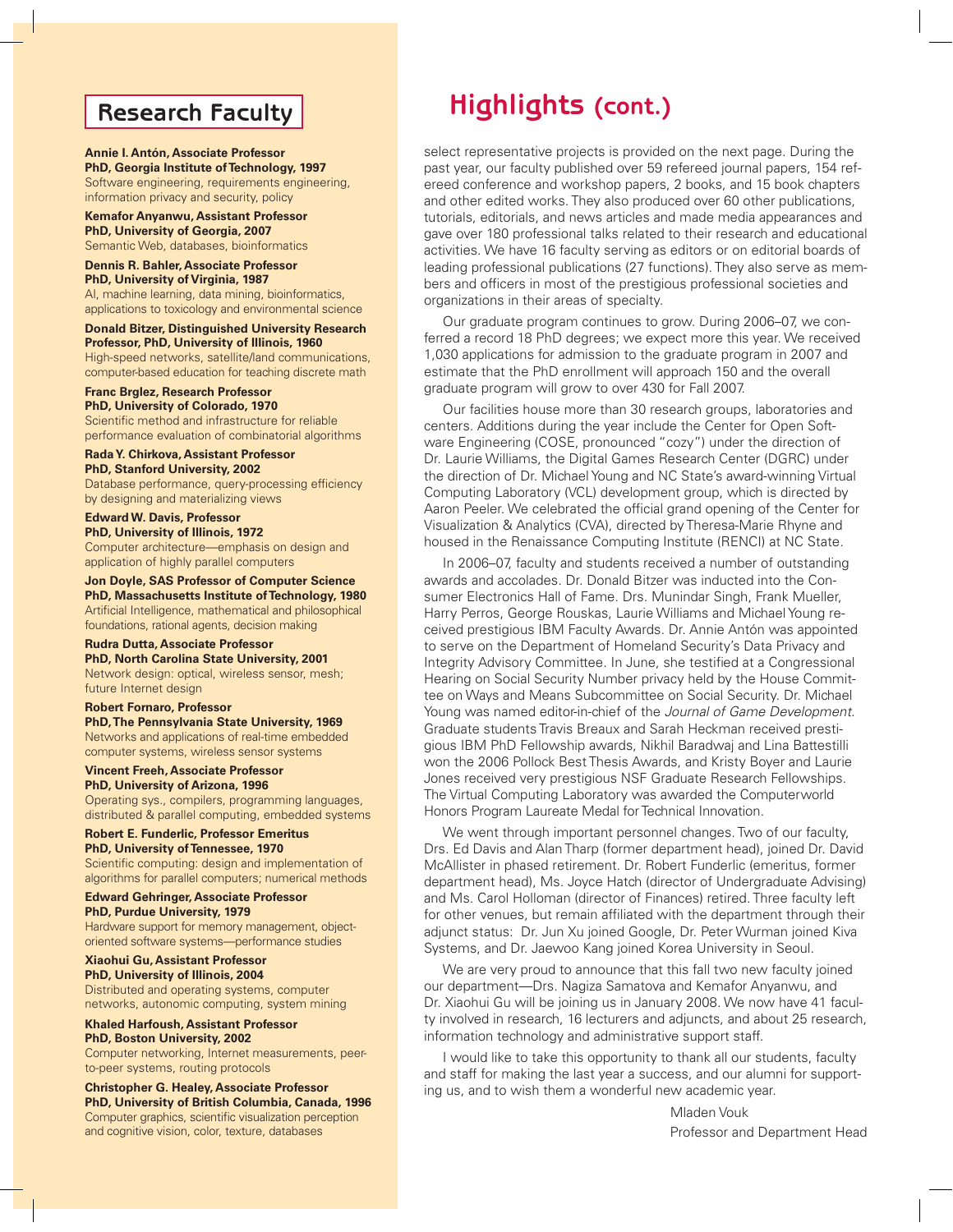## **Selected Research Projects Faculty (cont.)**

Complete list with abstracts is at

http://www.csc.ncsu.edu/research/

HI-FIVES: Using Web-Based Gaming to Improve Student Comprehension of Information Technology in Science, **R. Michael Young, Leonard Annetta, Deborah Mangum, Thomas Miller. NSF (\$1,197,270, 9/1/2005 –08/31/2008)** 

Collaboration through Agile Software Development Practices: A Means for Improvement in Quality and Retention of IT Workers, **Laurie Williams, Mladen Vouk, Jason Osborne, Winser Alexander, Sarah Berenson. NSF (\$812,587, 6/15/2003–6/30/2008)** 

Intelligent Human-Machine Interface and Control for Highly Automated Chemical Screening Processes, **Robert St. Amant, David Kaber, Mo-Yuen Chow. NSF (\$786,000, 10/1/2004–9/30/2007)** 

Bayesian Pedagogical Agents for Dynamic High-Performance Inquiry-Based Science Learning Environments, **James Lester, Hiller Spires, John Nietfeld. NSF (\$605,436, 1/1/2007–12/31/2009)** 

Collaborative Research: A Comprehensive Policy-Driven Framework for Online Privacy Protection: Integrating IT, Human, Legal and Economic Perspectives, **Ana Anton, Ting Yu, David Baumer, Michael Rappa. NSF (\$534,000, 9/15/2004–8/31/2007)**

NeTS-NOSS: Exploring the Design Space of Sensor Networks Using Route-Aware MAC Protocols, **Injong Rhee, Robert Fornaro. NSF (\$584,999, 1/1/2005–12/31/2007)** 

NSF Partnership in the Center for Advanced Computing and Communication, **Dennis Kekas, Mladen Vouk. CACC-NSF (\$492,240, 9/15/1999–8/31/2007)**

CAREER: Adaptive Automated Design of Stored Derived Data, **Rada Chirkova. NSF (\$489,810, 08/1/2005–07/31/2010)** 

CAREER: New Directions in Managing Structured Peer-to-Peer Networks, **Khaled Harfoush. NSF (\$408,894, 3/15/2004–02/28/2009)** 

CAREER: The Test-Driven Development of Secure and Reliable Software Applications, **Laurie Williams. NSF (\$405,889, 4/1/2004–03/31/2009)** 

A Formal Approach to Traffic Grooming in Optical Networks with General Topologies, **George Rouskas, Carla Savage, Rudra Dutta. NSF (\$404,968, 9/1/2003–08/31/2007**

CAREER: Transparent, Interactive Desktop Parallel Computing for Scientific Data Processing, **Xiaosong Ma. NSF (\$400,000, 3/1/2006–2/28/2011)** 

CAREER: Exploiting Binary Rewriting to Analyze and Alleviate Memory Bottlenecks for Scientific Applications, Frank Mueller. NSF. (\$400,000, **6/1/2003–5/31/2008)** 

CAREER: Towards Trustworthy and Resilient Sensor Networks, **Peng Ning. NSF (\$400,000, 7/1/2005–6/30/2010)** 

Runtime/Operating System Synergy to Exploit Simultaneous Multithreading, **Vincent Freeh, Frank Mueller. NSF (\$380,000, 8/1/2004–7/31/2008)** 

CAREER: Assisted Navigation in Large Visualization Spaces, **Christopher Healey. NSF (ACIR/ACR), (\$370,403, 2/1/2001–1/31/2008)** 

A Bioinformatics Computing Cluster for NC State University, **Steffen Heber. NC Biotechnology Center (\$227,029, 2/1/2007–1/31/2008)**

CT-ER: Metamorphic Worm Detection, **Douglas Reeves. NSF (\$137,057, 8/15/2006–07/31/2008)**

CAREER: Managing Complexity: Fidelity Control For Optimal Usability in 3D Graphics Systems, **Benjamin Watson. NSF (\$59,153, 8/1/2006–1/31/2008)**

Improving Software Dependability Via Mining Properties For Software Verification, **Tao Xie. Army Research Office (\$50,000, 6/18/2007-3/17/2008)** 

Dimensioning Access Networks Subject to Percentile End-to-End Delay SLAs, **Harry Perros, Yannis Viniotis. Center for Advanced Computing & Communication (\$40,000, 7/1/2007–6/30/2008)**

**Steffen Heber, Assistant Professor PhD, Universität Heidleberg, Germany, 2001** Algorithms to compare and analyze gene order permutations, EST assembly, analysis of alternative splicing

**Thomas L. Honeycutt, Associate Professor PhD, North Carolina State University, 1969** Management information systems, computer modeling and simulation, computer literacy

**S. Purushothaman Iyer, Professor PhD, University of Utah, 1986** Programming and specification languages, software

model-checking, probabilistic models of concurrency

**Jaewoo Kang, Assistant Professor (until Jan. 2007) PhD, University of Wisconsin, 2003** Data integration, model management, query optimiza-

tion, semi-structured data management, text mining

**James C. Lester, Associate Professor PhD, University of Texas, 1994** Artificial intelligence, intelligent user interfaces, intelligent tutoring systems, computational linguistics

**Xiaosong Ma, Assistant Professor (joint appointment with ORNL), PhD, University of Illinois, 2003** High performance computing, parallel IO, storage systems, scientific data management

**Richard Mayr, Assistant Professor PhD, TU–München, Germany, 1998**

Formal verification, logic, automata theory, term rewriting, Markov chains, stochastic games

**David F. McAllister, Professor PhD, UNC Chapel Hill, 1972** Stereo computer graphics, speech processing, online publishing, numerical analysis

**Frank Mueller, Associate Professor PhD, Florida State University, 1994** Compilers and code optimization, concurrent and distributed/real-time and embedded systems

**Peng Ning, Associate Professor PhD, George Mason University, 2001** Computer and network security: intrusion detection, security in sensor and ad hoc networks

**Harry Perros, Alumni Distinguished Graduate Professor, PhD, Trinity College, Ireland, 1975** Performance analysis of optical networks, performance monitoring of grids, queueing networks

**Douglas S. Reeves, Professor PhD, The Pennsylvania State University, 1987** Network security, peer-to-peer computing and overlay networks, real-time communication

**Injong Rhee, Associate Professor PhD, UNC Chapel Hill, 1994** Computer/wireless/sensor networks, multimedia networking, distributed systems, operating systems

**Robert D. Rodman, Professor PhD, University of California, Los Angeles, 1973** Spoken natural language dialogue and voice I/O sys., applying AI to error recovery in speech recognition

**George N. Rouskas, Professor PhD, Georgia Institute of Technology, 1994** Network architectures and protocols, optical networks, grid computing, scheduling

**Nagiza Samatova, Associate Professor (joint apt. w/ORNL), PhD, Russian Acad. of Sci. (CCAS), 1993** Systems biology and bioinformatics, scalable data analytics, data management and data integration